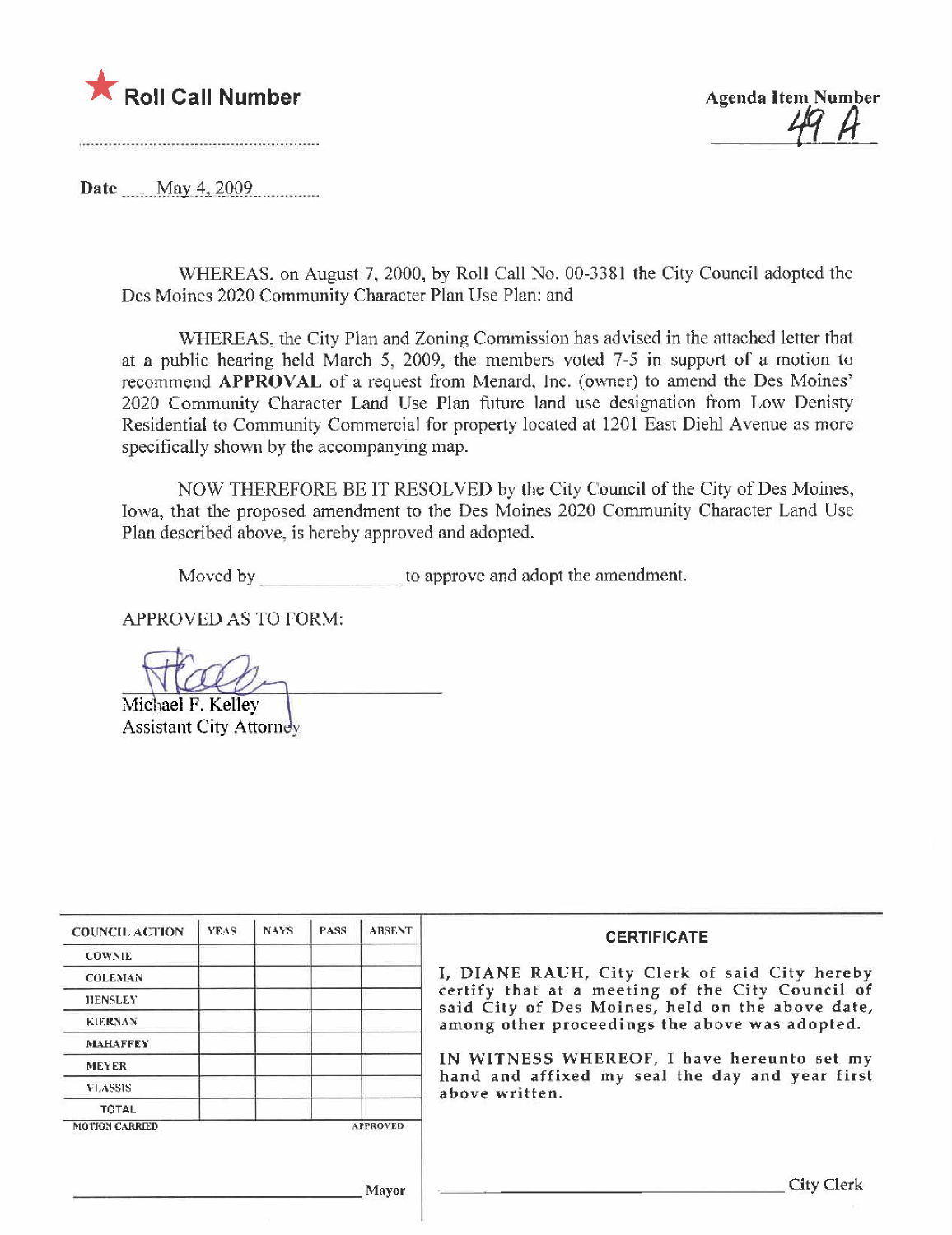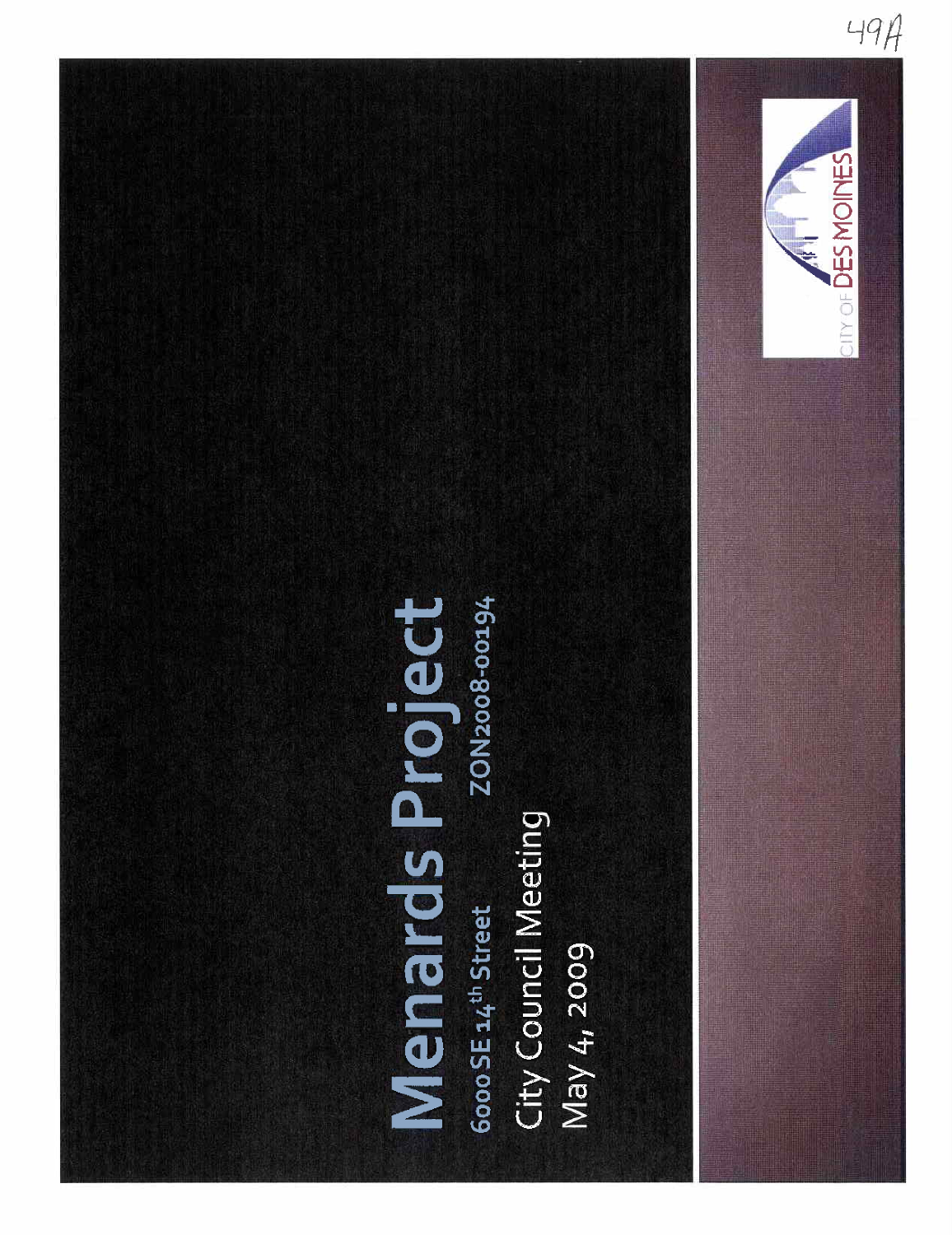olem Apply Ma

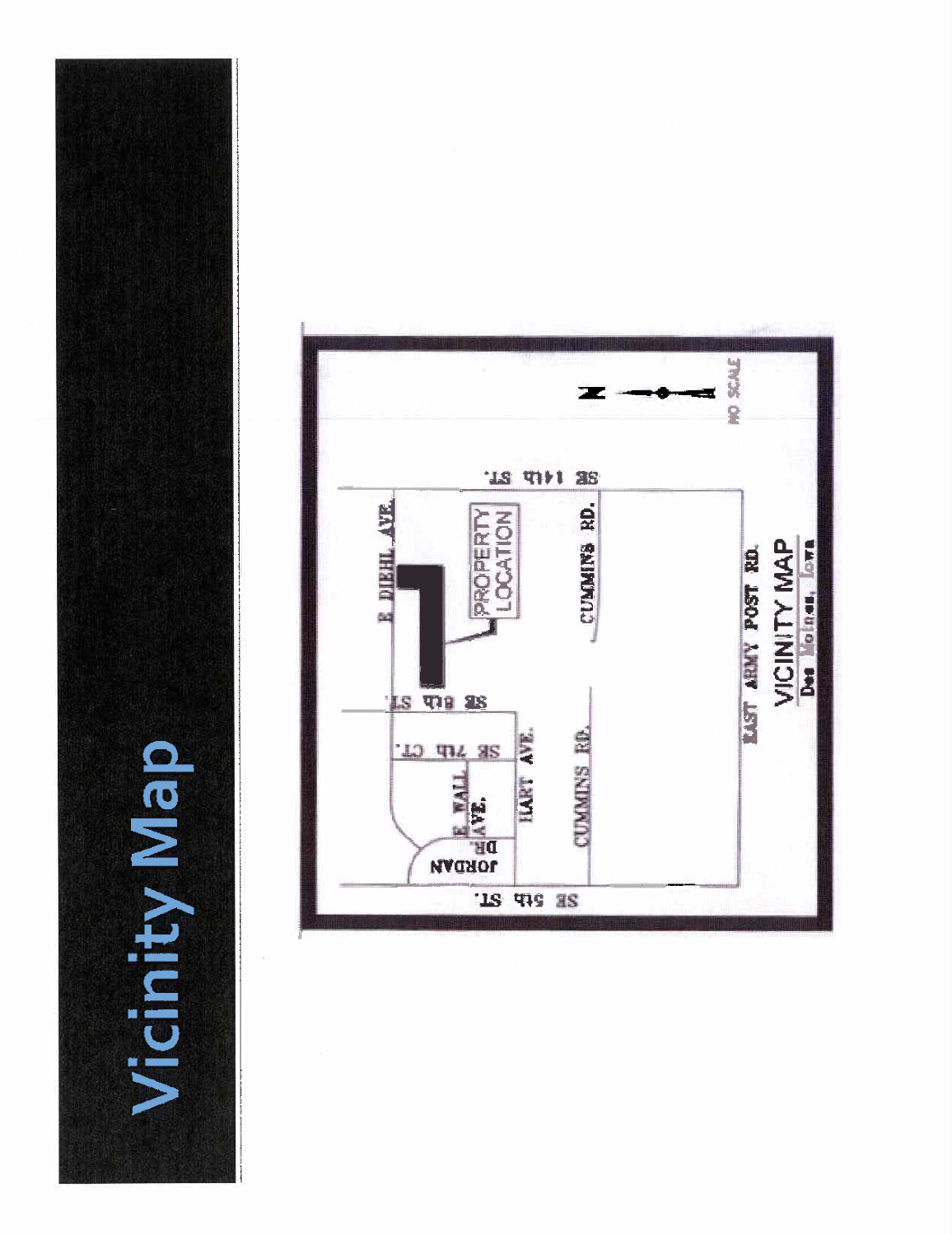

Menards - 6000 SE 14th Street

ZON2008-00194

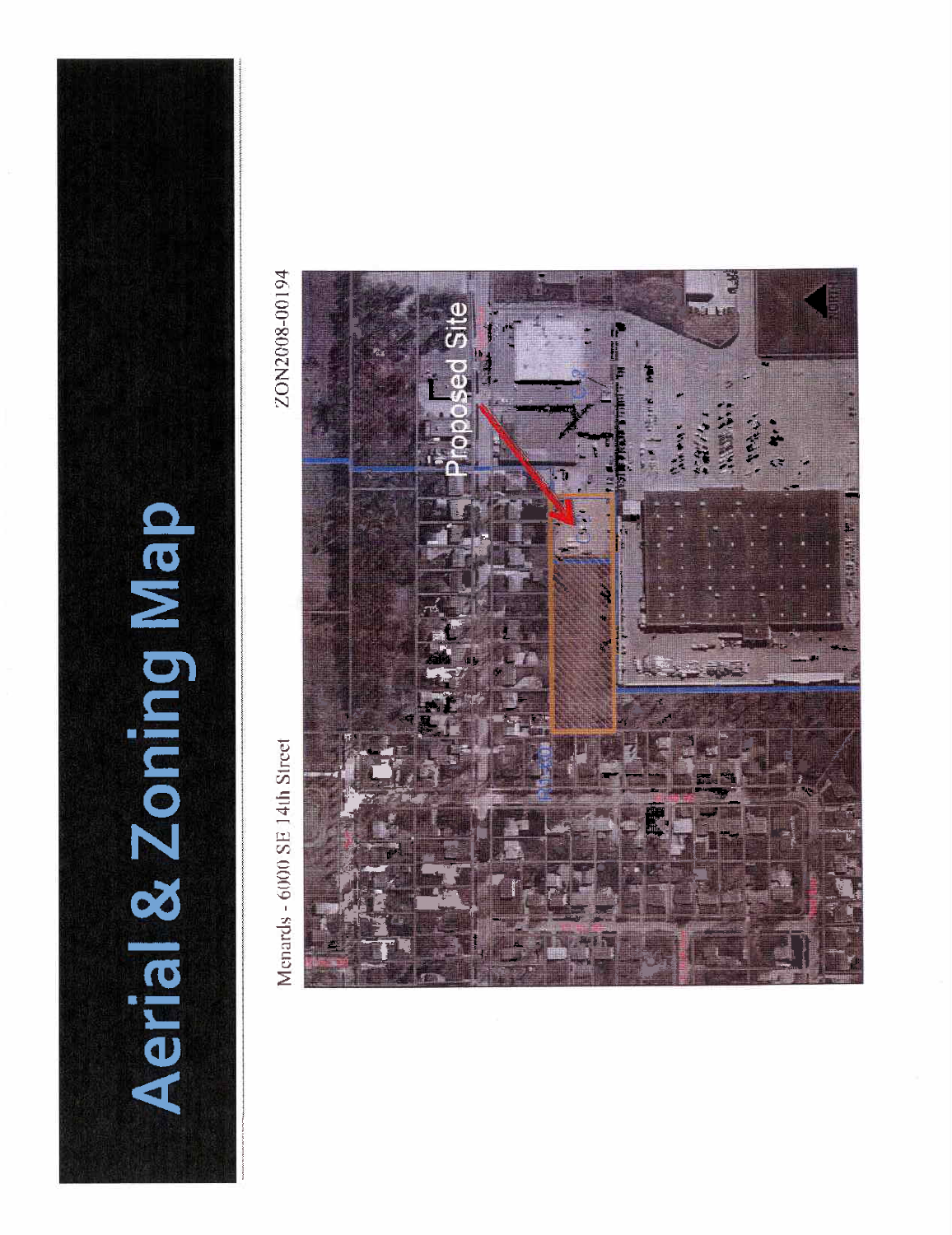![](_page_4_Picture_0.jpeg)

Menards - 6000 SE 14th Street

ZON2008-00194

![](_page_4_Picture_3.jpeg)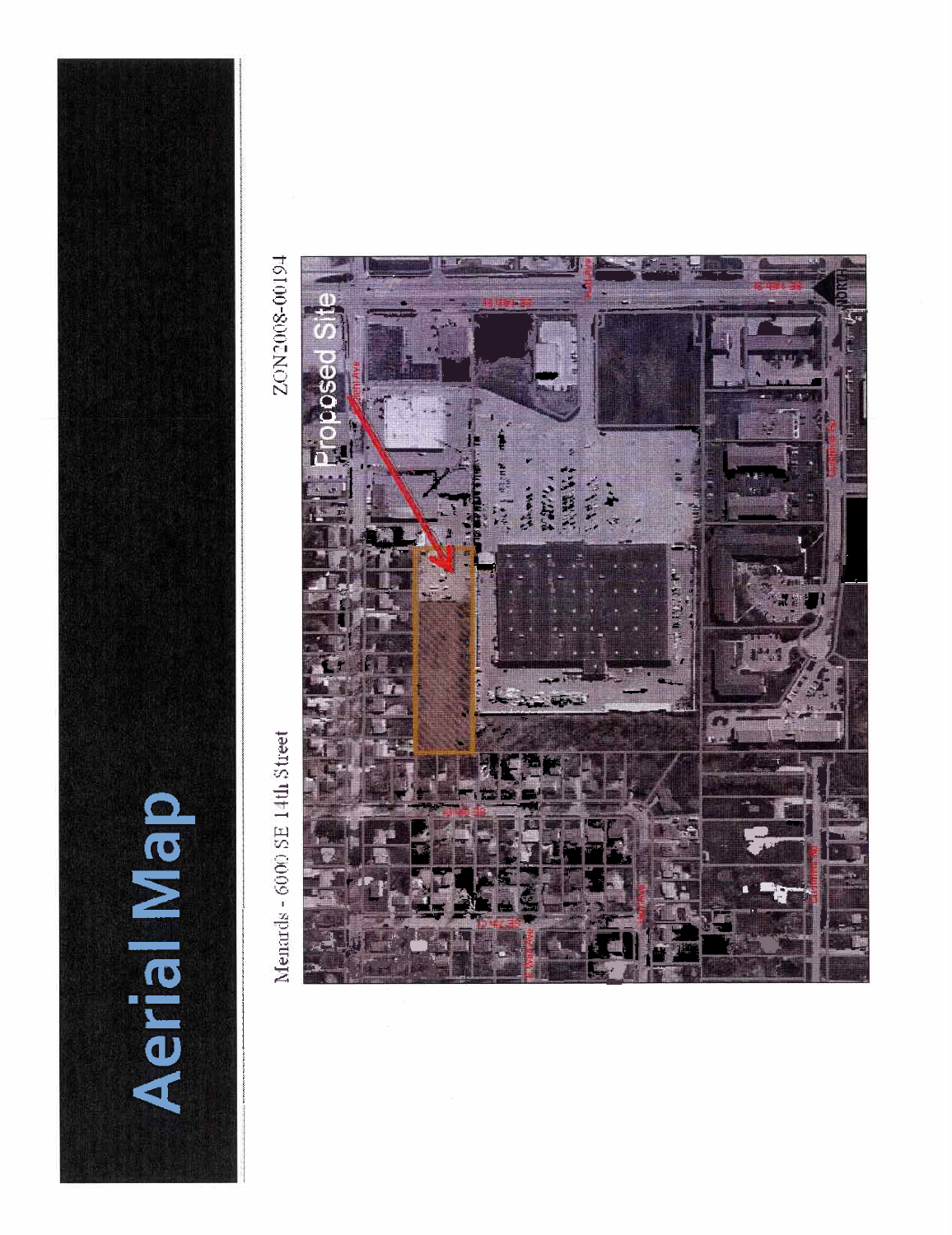![](_page_5_Picture_0.jpeg)

![](_page_5_Figure_1.jpeg)